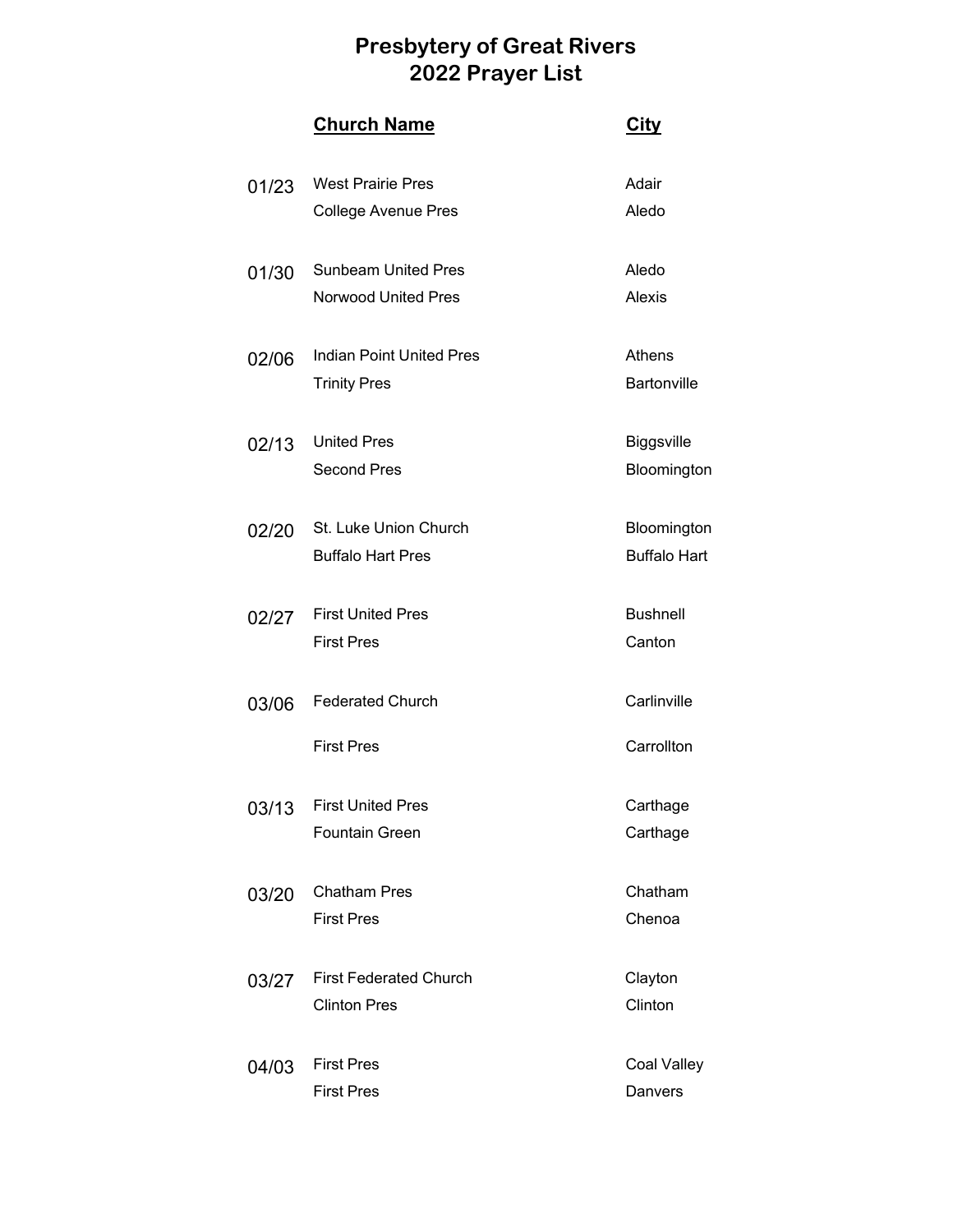| 04/10 | <b>First Pres</b><br><b>First Pres</b>            | Delavan<br>Divernon        |
|-------|---------------------------------------------------|----------------------------|
|       | 04/17 First Pres<br><b>Korean Pres</b>            | East Moline<br>Edwards     |
| 04/27 | <b>First Pres</b><br>Eureka Pres                  | Elmwood<br>Eureka          |
| 05/01 | <b>First Pres</b><br><b>First Pres</b>            | Farmington<br>Galesburg    |
| 05/08 | <b>First Pres</b><br><b>United Pres</b>           | Geneseo<br>Greenview       |
| 05/15 | <b>Bethel Pres</b>                                | Hamilton                   |
|       | Ipava Pres                                        | Ipava                      |
| 05/22 | <b>First Pres</b><br><b>Westminster Pres</b>      | Jacksonville<br>Kirkwood   |
| 05/29 | <b>First United Pres</b><br><b>First Pres</b>     | Knoxville<br>LeRoy         |
| 06/05 | <b>First Pres</b><br><b>First Pres</b>            | Lewistown<br>Lincoln       |
| 06/12 | <b>First Pres</b><br><b>Scotland Trinity Pres</b> | Macomb<br>Macomb           |
| 06/19 | <b>United Pres</b><br><b>Community Pres</b>       | <b>Mason City</b><br>Media |
| 06/26 | <b>First Pres</b><br><b>First Pres</b>            | Middletown<br>Milan        |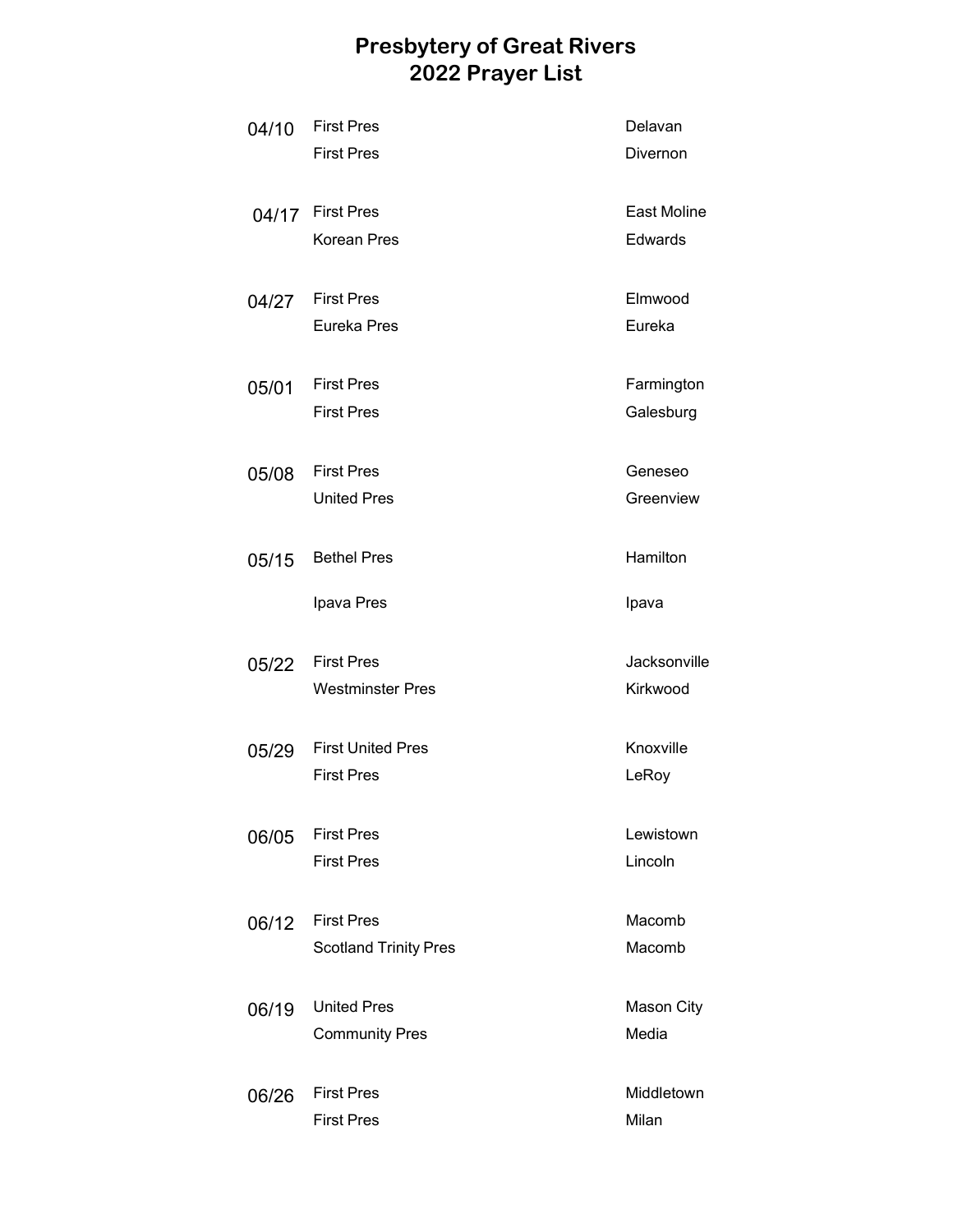| 07/3  | <b>Faith United Pres</b>                | Monmouth               |
|-------|-----------------------------------------|------------------------|
|       | <b>Sugar Tree Grove Pres</b>            | Monmouth               |
| 07/10 | <b>First Pres</b>                       | Morton                 |
|       | Mt. Sterling                            | Mt Sterling            |
| 07/17 | New Windsor Pres                        | <b>New Windsor</b>     |
|       | <b>Appanoose Faith Pres</b>             | <b>Niota</b>           |
| 07/24 | <b>First Pres</b>                       | Normal                 |
|       | <b>New Covenant</b>                     | Normal                 |
| 07/31 | United Church of Oneida                 | Oneida                 |
|       | <b>Beulah Pres</b>                      | Orion                  |
| 08/07 | <b>First Pres</b>                       | Pekin                  |
|       | <b>First Federated Church</b>           | Peoria                 |
| 08/14 | <b>United Pres</b>                      | Peoria                 |
|       | <b>Westminster Pres</b>                 | Peoria                 |
| 08/21 | Perry Pres                              | Perry                  |
|       | <b>Central Pres</b>                     | Petersburg             |
| 08/28 | <b>Farmingdale Pres</b>                 | <b>Pleasant Plains</b> |
|       | <b>Ellington Memorial</b>               | Quincy                 |
| 09/04 | Hamlet Perryton Pres                    | Reynolds               |
|       | <b>Rio Pres</b>                         | Rio                    |
| 09/11 | The emerging ministry in Rock<br>Island |                        |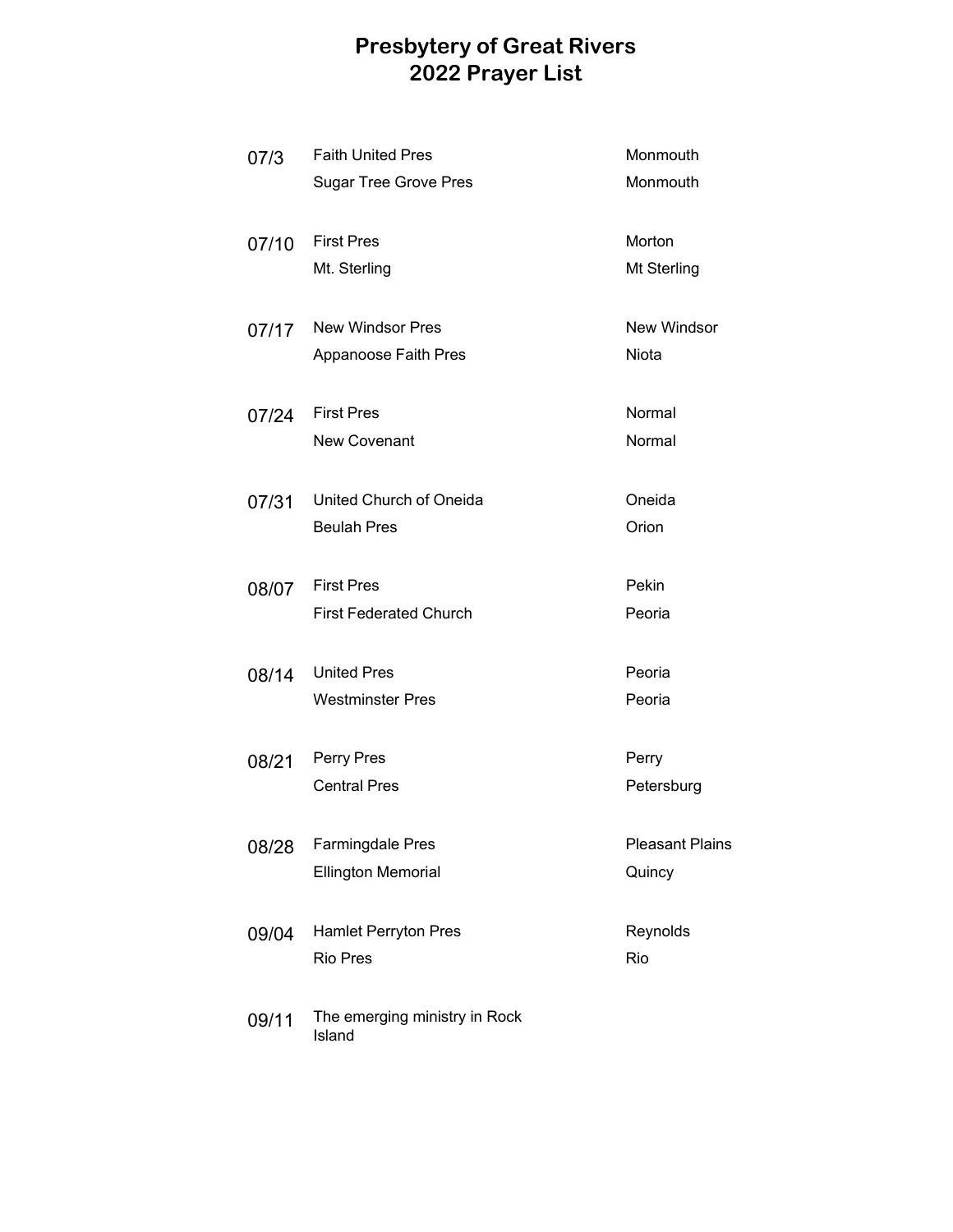| 09/18 | <b>First Pres</b><br><b>Center Pres</b>           | Rushville<br>Seaton           |
|-------|---------------------------------------------------|-------------------------------|
| 09/25 | <b>First Pres</b><br><b>Hope Pres</b>             | Springfield<br>Springfield    |
| 10/02 | <b>Knox Pres</b><br><b>Korean United Pres</b>     | Springfield<br>Springfield    |
| 10/09 | <b>Third Pres</b><br><b>Westminster Pres</b>      | Springfield<br>Springfield    |
| 10/16 | <b>Stronghurst Pres</b><br><b>Rock Creek Pres</b> | Stronghurst<br>Tallula        |
| 10/23 | <b>United Pres</b><br><b>First Pres</b>           | Viola<br>Virden               |
| 10/30 | <b>First Pres</b><br>Sangamon Valley Pres         | Virginia<br>Virginia          |
| 11/06 | <b>First Pres</b><br><b>Washington Pres</b>       | Warsaw<br>Washington          |
| 11/13 | <b>First Pres</b><br><b>United Church</b>         | <b>White Hall</b><br>Woodhull |
| 11/20 | <b>Unity Pres</b><br><b>Faith United Pres</b>     | Woodson<br><b>Yates City</b>  |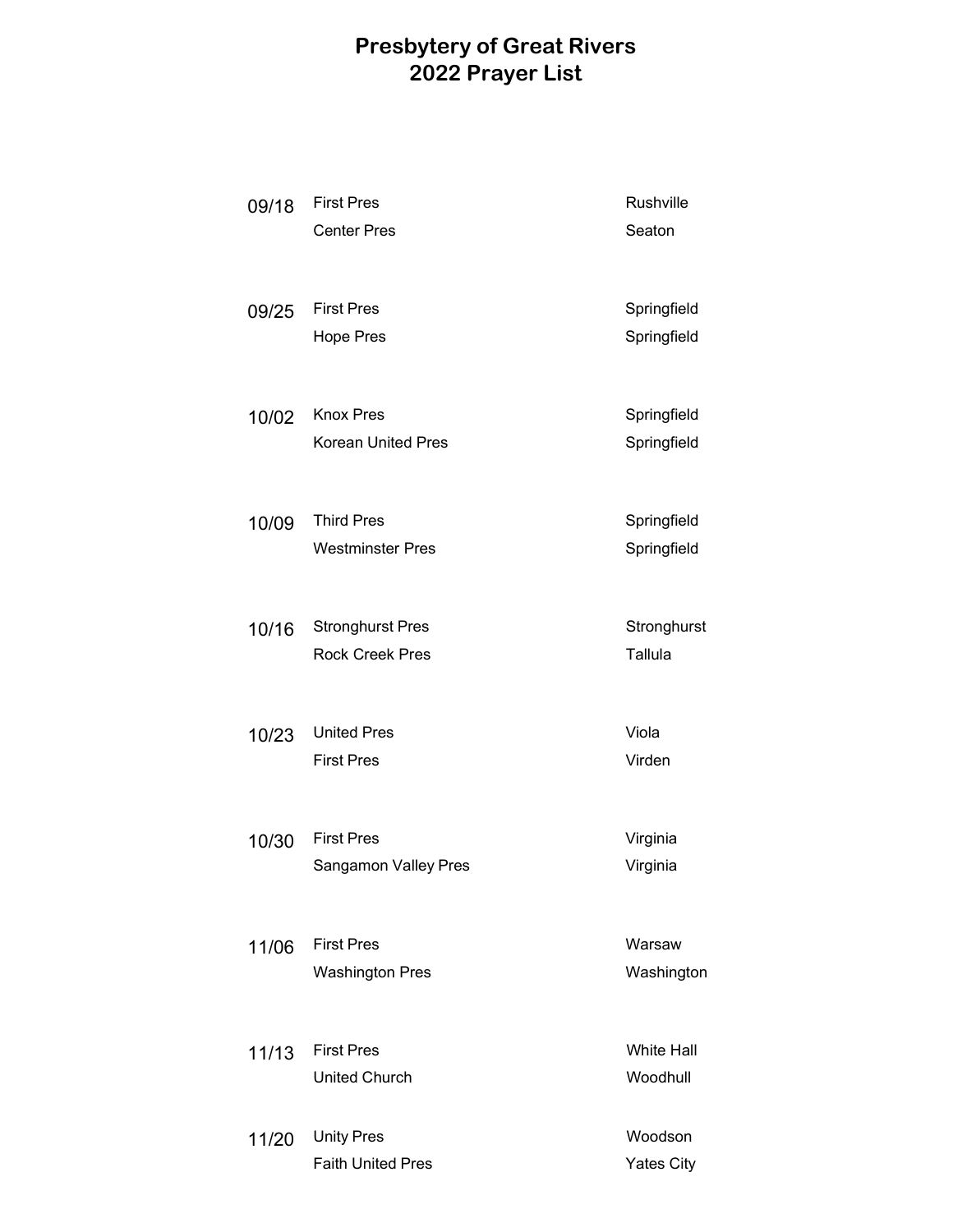11/27 Honorably Retired Ministers Members @ Large Validated Ministers